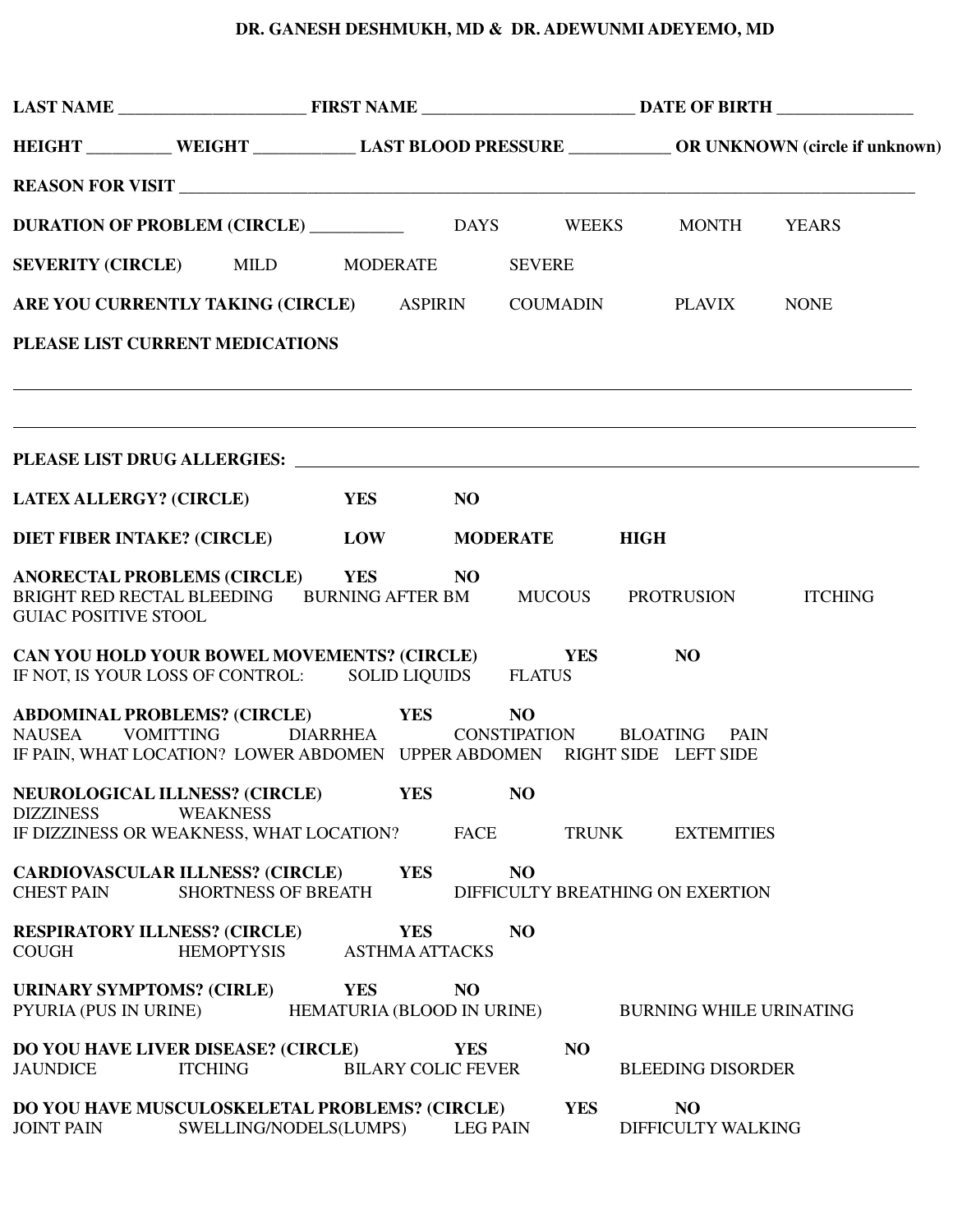| MEDICAL HISTORY - HAVE YOU OR DO YOU CURRENTLY HAVE ANY OF THE FOLLOWING? PLEASE CIRCLE YES OR NO  |        |                                                    |               |                     |  |
|----------------------------------------------------------------------------------------------------|--------|----------------------------------------------------|---------------|---------------------|--|
| <b>ANEMIA</b><br>YES/NO                                                                            |        | <b>CANCER</b>                                      | <b>YES/NO</b> | TYPE?               |  |
| <b>COPD</b><br>YES/NO                                                                              |        | <b>COLON POLYPS</b>                                | YES/NO        |                     |  |
| <b>STROKE</b><br>YES/NO                                                                            |        | <b>CHRONIC RENAL INSUFFCIENCY</b>                  |               | YES/NO              |  |
| <b>GERD</b><br>YES/NO                                                                              |        | <b>CORONARY ARTERY DISEASE</b>                     |               | YES/NO              |  |
| <b>COLITIS</b><br>YES/NO                                                                           |        | <b>OSTEOPOROSIS</b>                                |               | YES/NO              |  |
| <b>DEFIBRILLATOR?</b><br>YES/NO                                                                    |        | <b>DIABETES MELLITUS</b>                           | YES/NO        | TYPE?               |  |
| <b>HIGH BLOOD PRESSURE</b><br>YES/NO                                                               |        | <b>HEART PROBLEMS</b>                              | YES/NO        |                     |  |
| <b>KIDNEY DISEASE</b><br>YES/NO                                                                    |        | <b>CROHN'S DISEASE</b>                             | YES/NO        |                     |  |
| PACEMAKER?<br>YES/NO                                                                               |        | <b>OTHER:</b>                                      |               |                     |  |
| SURGICAL HISTORY - HAVE YOU OR DO YOU CURRENTLY HAVE ANY OF THE FOLLOWING? PLEASE CIRCLE YES OR NO |        |                                                    |               |                     |  |
| <b>ANGIOPLASTY</b><br>YES/NO                                                                       |        | <b>APPENDECTOMY</b>                                | YES/NO        |                     |  |
| <b>C-SECTION</b><br>YES/NO                                                                         |        | <b>CHOLECYSTECTOMY</b>                             | YES/NO        |                     |  |
| <b>HERNIA REPAIR</b><br>YES/NO                                                                     |        | <b>TUBAL LIGATION</b>                              | YES/NO        |                     |  |
| <b>COLECTOMY</b><br>YES/NO                                                                         |        | <b>HYSTERECTOMY</b>                                | <b>YES/NO</b> |                     |  |
| <b>OTHER:</b>                                                                                      |        |                                                    |               |                     |  |
| HEALTH MAINTENCE - PLEASE FILL IN DATE OF THE LAST PROCEDURE/EXAM, IF KNOWN                        |        |                                                    |               |                     |  |
| COLONOSCOPY/SIGMOIDOSCOPY?                                                                         | YES/NO |                                                    | DATE?         |                     |  |
| <b>STOOL OCCULT CARDS?</b>                                                                         | YES/NO |                                                    | DATE?         |                     |  |
| FAMILY HISTORY - PLEASE CIRCLE IF THE FOLLOWING MEMBERS OF YOUR FAMILY HAVE THE FOLLOWING          |        |                                                    |               |                     |  |
| <b>BREAST CANCER</b>                                                                               |        |                                                    |               |                     |  |
| <b>MOM</b><br><b>DAD</b><br><b>SISTER</b>                                                          |        | BROTHER MATERNALAUNT/UNCLE/GRANDMOTHER/GRANDFATHER |               |                     |  |
| PATERNAL AUNT/UNCLE/GRANDMOTHER/GRANDFATHER                                                        |        |                                                    |               |                     |  |
| <b>COLON CANCER</b>                                                                                |        |                                                    |               |                     |  |
| <b>MOM</b><br><b>DAD</b><br><b>SISTER</b><br><b>BROTHER</b>                                        |        | MATERNALAUNT/UNCLE/GRANDMOTHER/GRANDFATHER         |               |                     |  |
| PATERNAL AUNT/UNCLE/GRANDMOTHER/GRANDFATHER                                                        |        |                                                    |               |                     |  |
| <b>PROSTATE CANCER</b>                                                                             |        |                                                    |               |                     |  |
| <b>MOM</b><br><b>SISTER</b><br><b>DAD</b><br><b>BROTHER</b>                                        |        | MATERNALAUNT/UNCLE/GRANDMOTHER/GRANDFATHER         |               |                     |  |
| PATERNAL AUNT/UNCLE/GRANDMOTHER/GRANDFATHER                                                        |        |                                                    |               |                     |  |
| <b>OVARIAN CANCER</b>                                                                              |        |                                                    |               |                     |  |
| MOM DAD SISTER BROTHER MATERNALAUNT/UNCLE/GRANDMOTHER/GRANDFATHER                                  |        |                                                    |               |                     |  |
| PATERNAL AUNT/UNCLE/GRANDMOTHER/GRANDFATHER                                                        |        |                                                    |               |                     |  |
| <b>OTHER CANCER - TYPE?</b><br><b>BROTHER</b>                                                      |        | MATERNALAUNT/UNCLE/GRANDMOTHER/GRANDFATHER         |               |                     |  |
| <b>DAD</b><br><b>SISTER</b><br><b>MOM</b><br>PATERNAL AUNT/UNCLE/GRANDMOTHER/GRANDFATHER           |        |                                                    |               |                     |  |
|                                                                                                    |        |                                                    |               |                     |  |
| SOCIAL HISTORY - HAVE YOU OR DO YOU CURRENTLY DO ANY OF THE FOLLOWING? PLEASE CIRCLE YES OR NO     |        |                                                    |               |                     |  |
| <b>DO YOU CURRENTLY SMOKE?</b>                                                                     | YES/NO | <b>FORMER SMOKER?</b>                              |               | YES/NO              |  |
| <b>DO YOU USE RECREATION DRUGS?</b>                                                                | YES/NO |                                                    |               | IF YES, PLEASE LIST |  |
| <b>DO YOU DRINK ALCOHOL?</b>                                                                       | YES/NO |                                                    |               |                     |  |
| <b>DO YOU EXERCISE REGULARLY?</b>                                                                  | YES/NO |                                                    |               |                     |  |
| ARE YOU SEXUALLY ACTIVE?                                                                           | YES/NO | <b>IS YOUR PARTNER:</b>                            |               | <b>MALE/FEMALE</b>  |  |

**I have answered the above pages to the best of my knowledge and have read the patient HIPAA and Privacy Consent Form, the Office Financial Policy and consent to the Agreement to Bill Insurance:**

**Patient Signature: \_\_\_\_\_\_\_\_\_\_\_\_\_\_\_\_\_\_\_\_\_\_\_\_\_\_\_\_\_\_\_\_\_\_\_\_\_\_\_\_\_\_\_\_\_\_\_\_\_ DATE\_\_\_\_\_\_\_\_\_\_\_\_\_\_\_**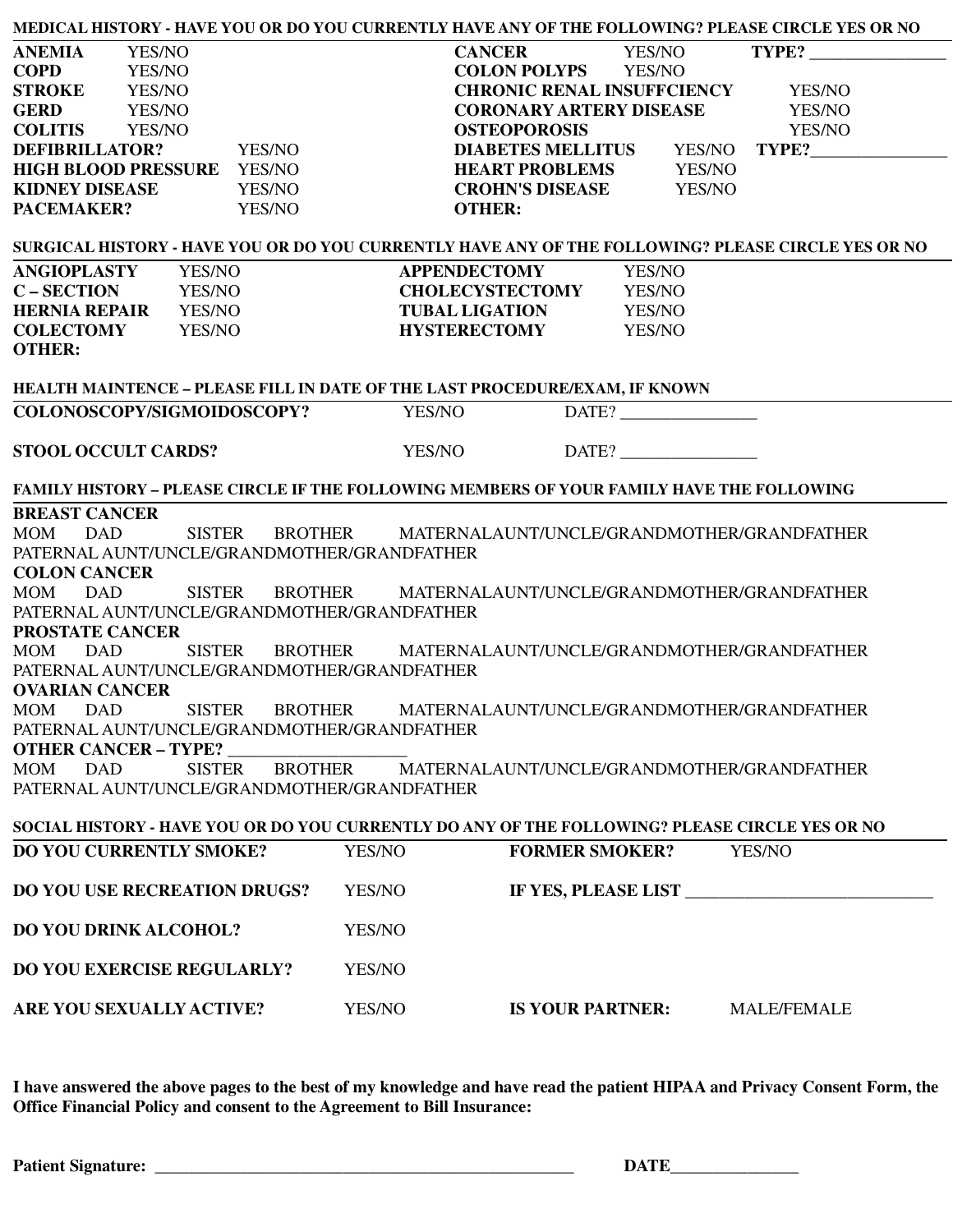## **DR. GANESH DESHMUKH, MD & DR. ADEWUNMI ADEYEMO, MD**

| <b>GENDER: MALE FEMALE (PLEASE CIRCLE)</b> |                                                                                                                               |  |  |  |
|--------------------------------------------|-------------------------------------------------------------------------------------------------------------------------------|--|--|--|
|                                            |                                                                                                                               |  |  |  |
| CITY                                       |                                                                                                                               |  |  |  |
|                                            |                                                                                                                               |  |  |  |
|                                            | MARITAL STATUS: DIVORCED / LEGALLY SEPARATED / MARRIED / SEPARATED / SINGLE / WIDOWED (CIRCLE)                                |  |  |  |
|                                            |                                                                                                                               |  |  |  |
|                                            |                                                                                                                               |  |  |  |
|                                            | PRIMARY CARE DOCTOR (FIRST & LAST NAME) _________________________________PHONE _____________________                          |  |  |  |
|                                            |                                                                                                                               |  |  |  |
| <b>CIRCLE</b> )                            | RACE: WHITE, BLACK, ASIAN, HISPANIC/LATINO, MIDDLE EASTERN, NATIVE HAWAIIAN/PACIFIC, OTHER (PLEASE                            |  |  |  |
| <b>HEALTH INSURANCE COVERAGE</b>           |                                                                                                                               |  |  |  |
|                                            |                                                                                                                               |  |  |  |
| <b>CONTRACT #/ ID #</b>                    | <b>CONTRACT #/ ID #</b><br>OR ENROLLEE ID # $\qquad \qquad$                                                                   |  |  |  |
|                                            |                                                                                                                               |  |  |  |
|                                            |                                                                                                                               |  |  |  |
|                                            |                                                                                                                               |  |  |  |
| CONDITION/INFORMATION WITH THE FOLLOWING:  | <b>MEDICAL INFORMATION RELEASE</b><br>THE OFFICE OF DR. GANESH DESHMUKH, MD & DR. ADEWUNMI ADEYEMO, MD MAY DISCUSS MY MEDICAL |  |  |  |
|                                            |                                                                                                                               |  |  |  |

## **PATIENT/RESPONSIBLE PARTY FINANCIAL AGREEMENT**

THIS INFORMTION IS ACCURATE AND TRUE TO THE BEST OF MY KNOWLEDGE. I UNDERSTAND THAT I AM RESPONSIBLE FOR ANY CO-PAYS, DEDUCTIBLES, CO-INSURANCES, AND SERVICES RENDERED NOT COVERED BY MY INSURANCE. I WILL BE RESPONSIBLE FOR ANY NSF FEES AND MY BALANCE MAY DEFAULT TO COLLECTIONS IF NOT PAID WITHIN 90 DAYS OF RECEIPT OF STATEMENT. I AUTHORIZE PAYMENT OF MEDICAL BENEFITS TO DR. GANESH DESHMUKH, MD &DR. ADEWUNMI ADEYEMO, MD. I AUTHORIZE THE RELEASE OF MEDICAL INFORMATION WHEN NECESSARY. I HAVE READ THE FULL FINANCIAL POLICY AND AGREE TO THE TERMS. I HAVE BEEN GIVEN ADEQUATE ACCESS TO INFORMATION REGARDING HIPAA BY THIS OFFICE.

## **PATIENT/RESPONSIBLE PARTY SIGNATURE \_\_\_\_\_\_\_\_\_\_\_\_\_\_\_\_\_\_\_\_\_\_\_\_\_\_\_\_\_\_\_\_\_\_\_\_\_\_\_\_\_\_\_\_\_\_ DATE \_\_\_\_\_\_\_\_\_\_\_\_\_\_\_\_\_\_**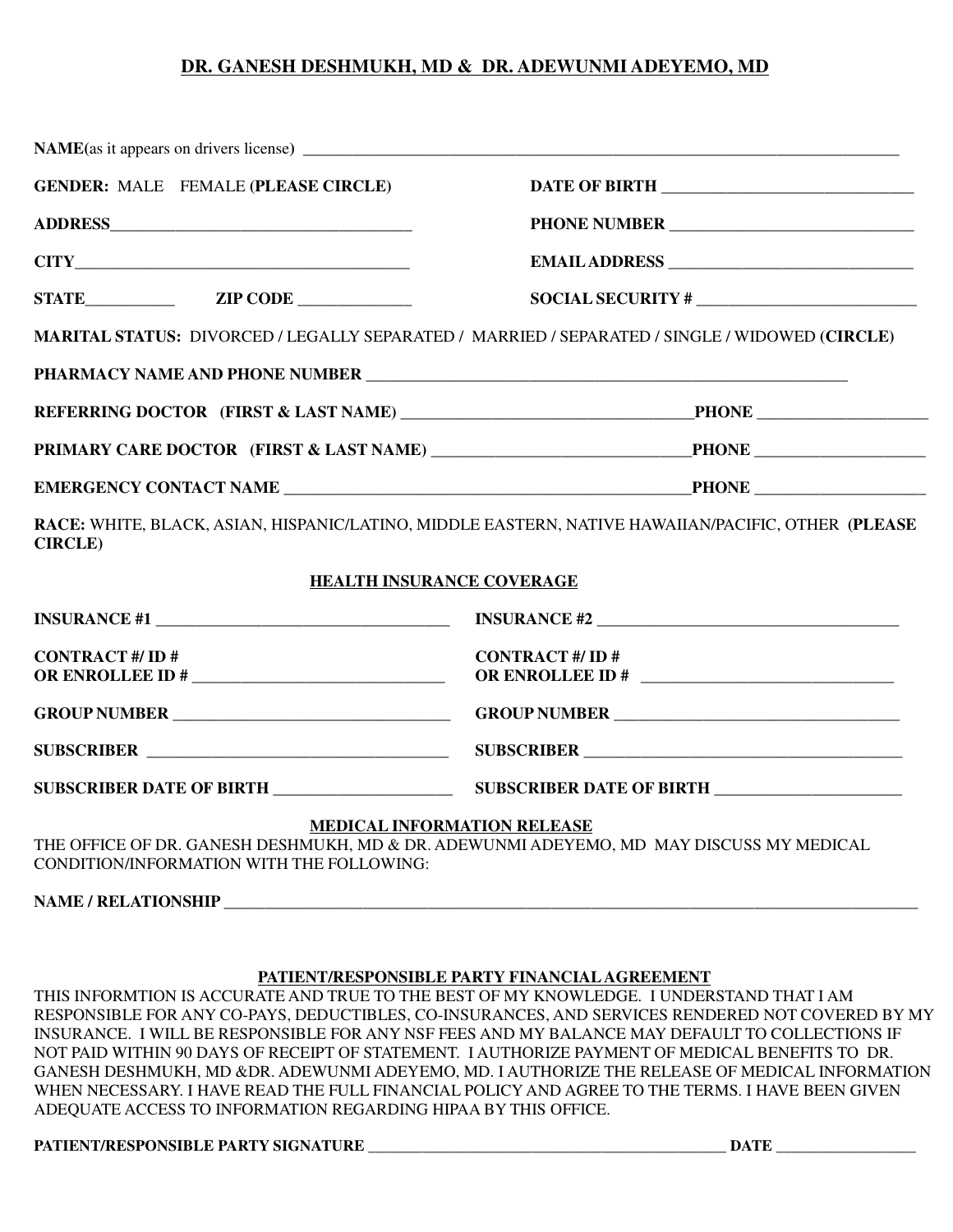Ganesh Deshmukh, MD Adewunmi Adeyemo, MD 3106 S Wayne Rd. Wayne, MI 48184 734-722-6300 734-722-4815 Fax

> Authorization and Agreements of Medical Treatment Insurance Benefits and Financial Responsibility

CONSENT FOR EXAMINATION: I understand that medical treatment may be necessary for the patient by Ganesh Deshmukh, M.D./or Adewunmi Adeyemo, M.D. or their associates or assistants. I understand the examination procedures will be explained to me and I shall consent to the partial or complete examination. I understand that the examination results will be provided to me with recommendations. The responsibility for any follow up examinations to check abnormalities found and treated, lies with me and not my physician, thereby release my examiner from all responsibility in connection with this examination.

CONSENT FOR TREATMENT: I understand that medical treatment is necessary for the patient by Ganesh Deshmukh, M.D./or Adewunmi Adeyemo, M.D. or their associates or assistants. I hearby consent to and authorize the administration of all diagnostic and therapeutic treatment that may be considered advisable or necessary in the judgment of the physician. No guarantee or assurance has been given to anyone as to the results that may be obtained by such treatments.

- **1. All co-payments are due at time or service. We accept cash, check, Visa, Mastercard and Care Credit.**
- 2. **All balances must be paid prior to any surgeries being scheduled**. **This includes outpatient procedures including colonoscopy and EGD's and inpatient procedures.**
- 3. **Our office will submit claims to your insurance company as a service to you. It is important that you know what your insurance plan covers. Services not covered by your insurance company are your responsibility.**
- 4. **You doctor is here to manage your medical care. The Physicians are not experts on insurance and cannot be aware of all financial arrangements. Please discuss insurance problems and financial difficulties with the business office staff or the billing department. We will gladly work with you to make payment arrangements. Accounts over 90 days past due may be referred to a collection agency.**

I have read the above Acknowledgment and Agreements and fully understand the same.

| Patient's Name (Print)           |         |       |  |  |  |
|----------------------------------|---------|-------|--|--|--|
| Signature of patient or Guardian |         | Date: |  |  |  |
| Relationship to patient          | Witness | Date: |  |  |  |